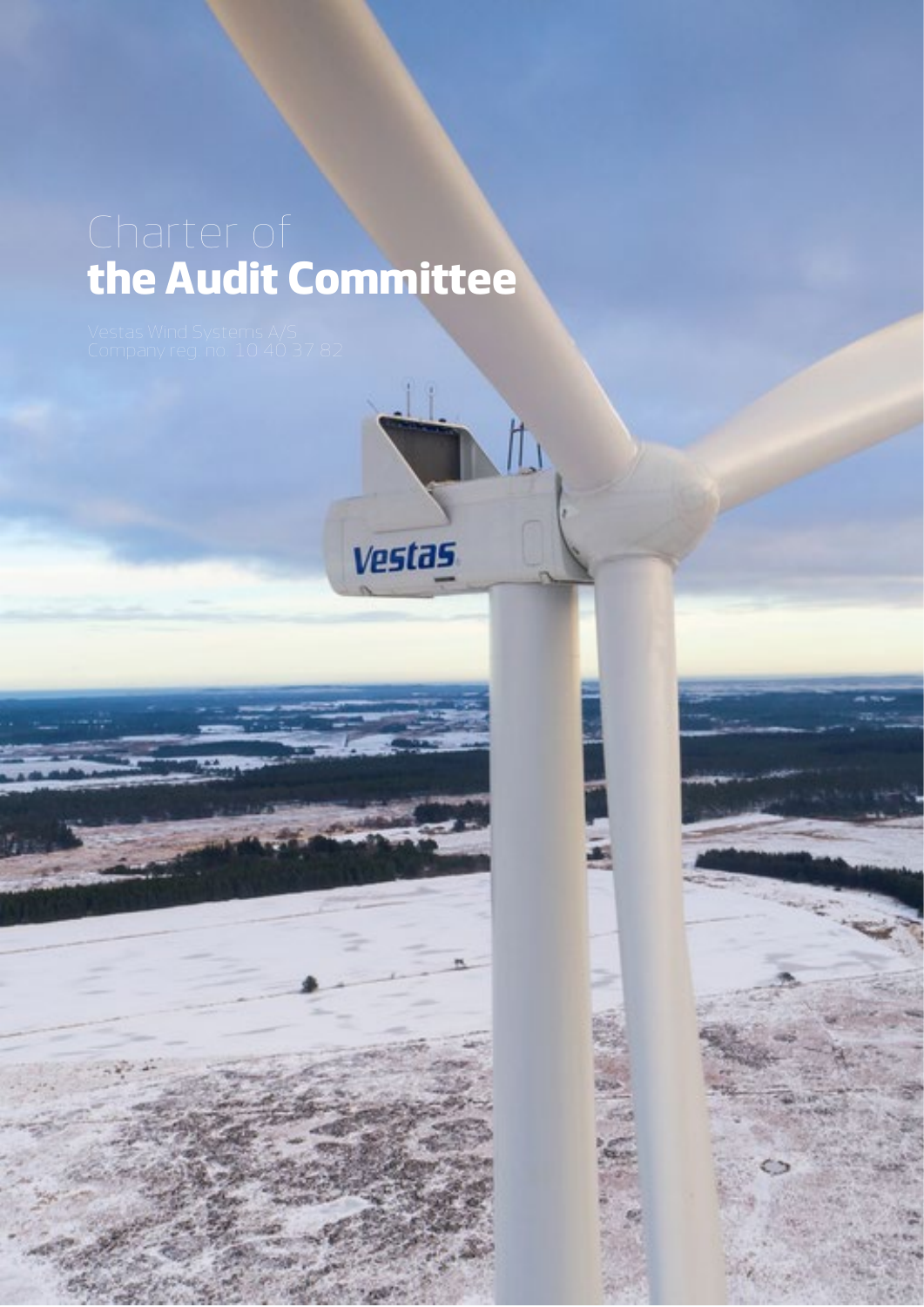# **Contents**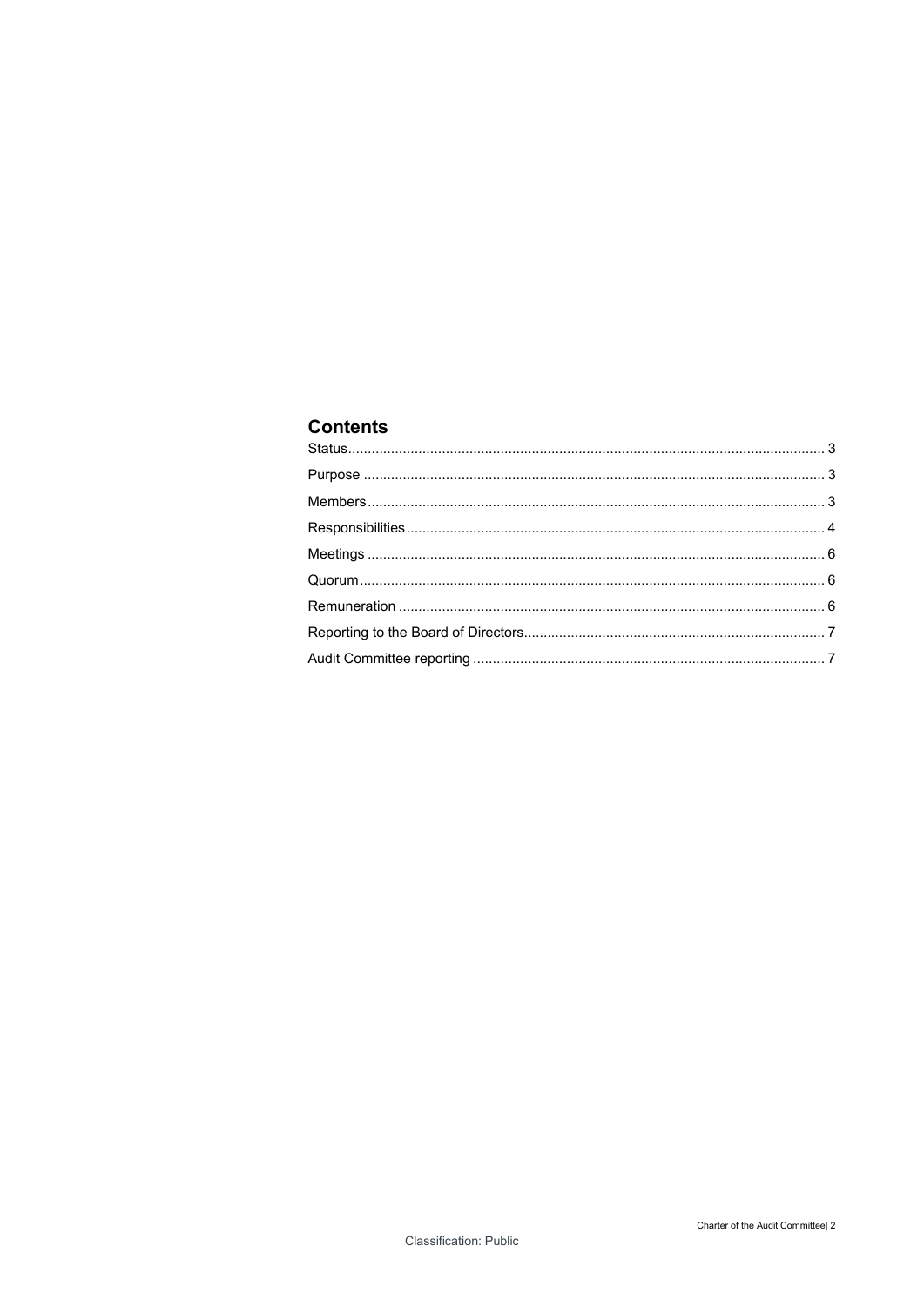### <span id="page-2-0"></span>**Status**

The Audit Committee (the "**Committee**") is a committee of the Board of Directors of Vestas Wind Systems A/S (the "**Board**") established in accordance with the EU Directive on Statutory Audits of Annual Accounts and Consolidated Accounts (8th Directive), the Danish Act on Approved Auditors and Audit Firms and the rules of procedure of the Board of Vestas Wind Systems A/S (the "**Company**").

The Committee is a committee of the Board whose main responsibility are to prepare decisions to be taken by all members of the Board and to oversee the financial reporting process.

## <span id="page-2-1"></span>**Purpose**

The Committee shall assist the Board in overseeing the:

- a. Nomination of external auditor and evaluation of competencies of the external auditor.
- b. Audit of the financial statements including the independence of the external auditor according to a policy defining which services provided by the external auditor are permitted according to applicable law.
- c. Financial reporting, also ensuring integrity in supervising that appropriate accounting policies and accounting estimates have been applied.
- d. Systems of internal controls including risk management systems.
- e. Procedure for handling complaints regarding accounting, internal accounting controls, auditing and financial reporting matters.
- f. Non-financial reporting, also ensuring the integrity in supervising that appropriate accounting policies have been applied
- g. Need for an internal audit function.
- h. Vestas' Ethics and anti-corruption program.

## <span id="page-2-2"></span>**Members**

The Committee shall consist of at least three members. Members of the Committee are elected for a one year term by and among the members of the company's Board and may not be a member of the Executive Management (the "**ExM**").

Election usually takes place at the board meeting following the Annual General Meeting. However, any member of the Committee can be removed by the Board at any time. The majority of the member of the Committee shall qualify as independent. One of the members of the Committee shall be designated by the Board as chairman of the Committee. The Chairman of the Board cannot be the Chairman of the Audit Committee.

At least one member of the Committee shall qualify as an audit committee financial expert with qualifications in accounting or auditing, ref. article 31(1) of the Danish Act on Approved Auditors and Audit Firms - and be designated by the Board as the Committee's financial expert. Overall, the members of the Committee must have competencies which are relevant to Vestas' business.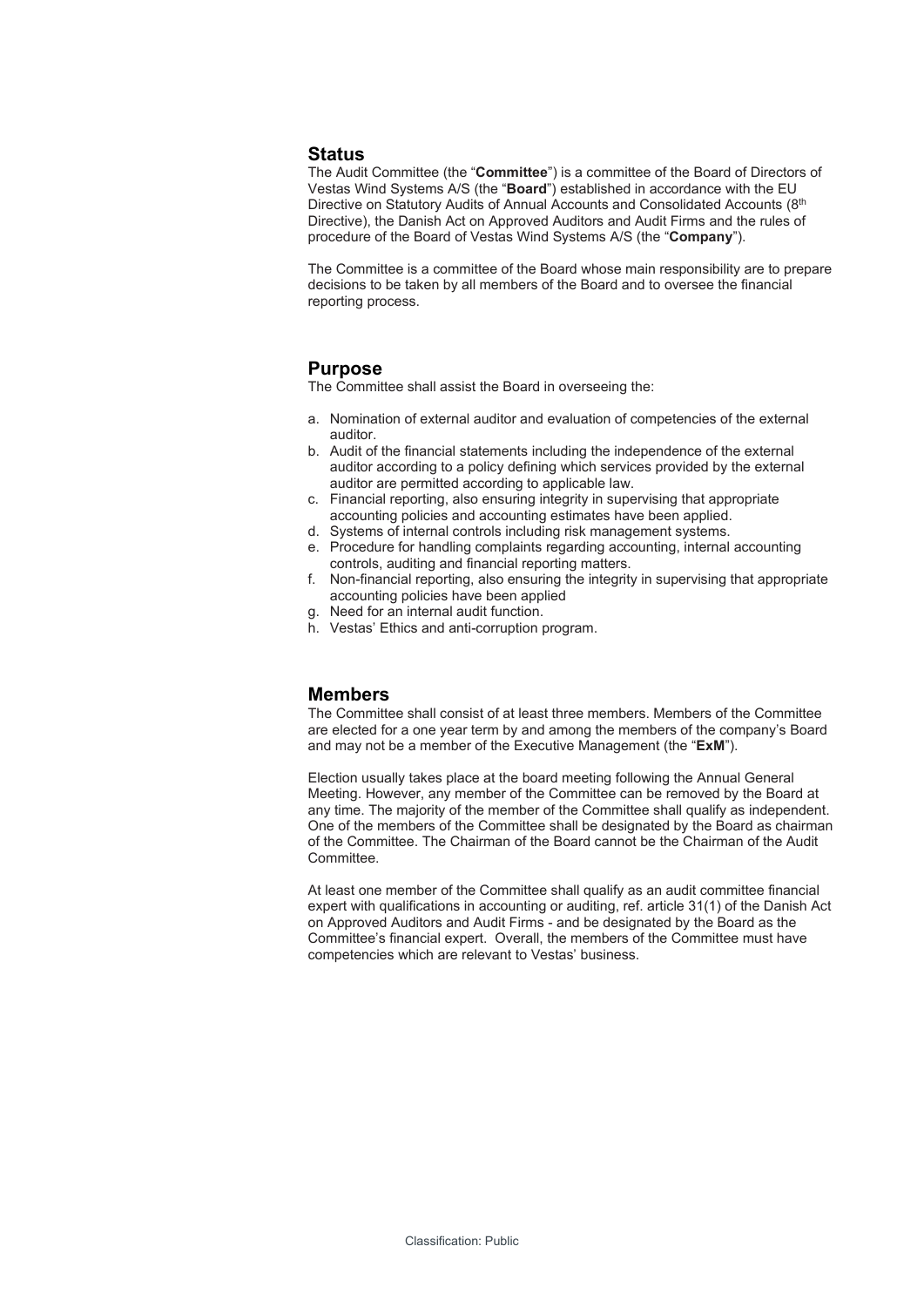# <span id="page-3-0"></span>**Responsibilities**

The primary function of the Committee is to assist the Board by reviewing information within the areas of responsibilities, and based on that present recommendations to the Board. All decisions shall be made by the Board except as expressly stated in this charter.

The Committee shall have the following responsibilities:

a. Nomination of the external auditor and evaluation of competencies of the external auditor

An external auditor is an auditor engaged to perform audit, review and attest services for the company and the Vestas Group.

The Committee shall:

- Be responsible for the procedure of selecting and recommending the statutory external auditor to be nominated for election by the Annual General Meeting, ref. article 31(3) of the Danish Act on Approved Auditors and Audit Firms.
- Prepare the Board's recommendation to the Annual General Meeting regarding the election of the external auditor.
- Recommend to the Board, if relevant, that they propose to the Annual General Meeting that an external auditor is discharged.
- b. Audit of the annual report including the independence of the external auditor

The Committee shall:

- Oversee the statutory audit of the annual report, in consideration of the latest quality control of the auditing company.
- At least annually consider the performance and independence of the external auditor and obtain and review a report from the external auditor substantiating that the external auditor is independent, including compliance with requirements around fee structure, audit firm and partner rotation as well as non-audit services provided.
- Oversee the work of the external auditor. Review the strategy plan, scope and approach to the annual external audit including the external auditor's proposed materiality level and identified key risk areas.
- Recommend to the Board the approval of the auditor agreement and the compensation fee of the external auditor.
- Review the external auditor's reports to the ExM and the Board, including management letters and long form auditor's reports and discuss any reports with the ExM and the external auditor. The result of the external auditor's audit of the accounting process must be communicated to the Board.
- Establish policies and procedures for the engagement of external auditor to provide audit services and permitted non-audit services.
- Review reporting from Management on all audit services and permitted nonaudit services provided by the external auditor.
- Resolve any disagreements between the ExM and any external auditor regarding financial reporting.
- Secure a regular dialogue and exchange of information between the external auditor and the Board.
- Secure that the Board and the Committee meet with the external auditor at least once every year without the ExM present.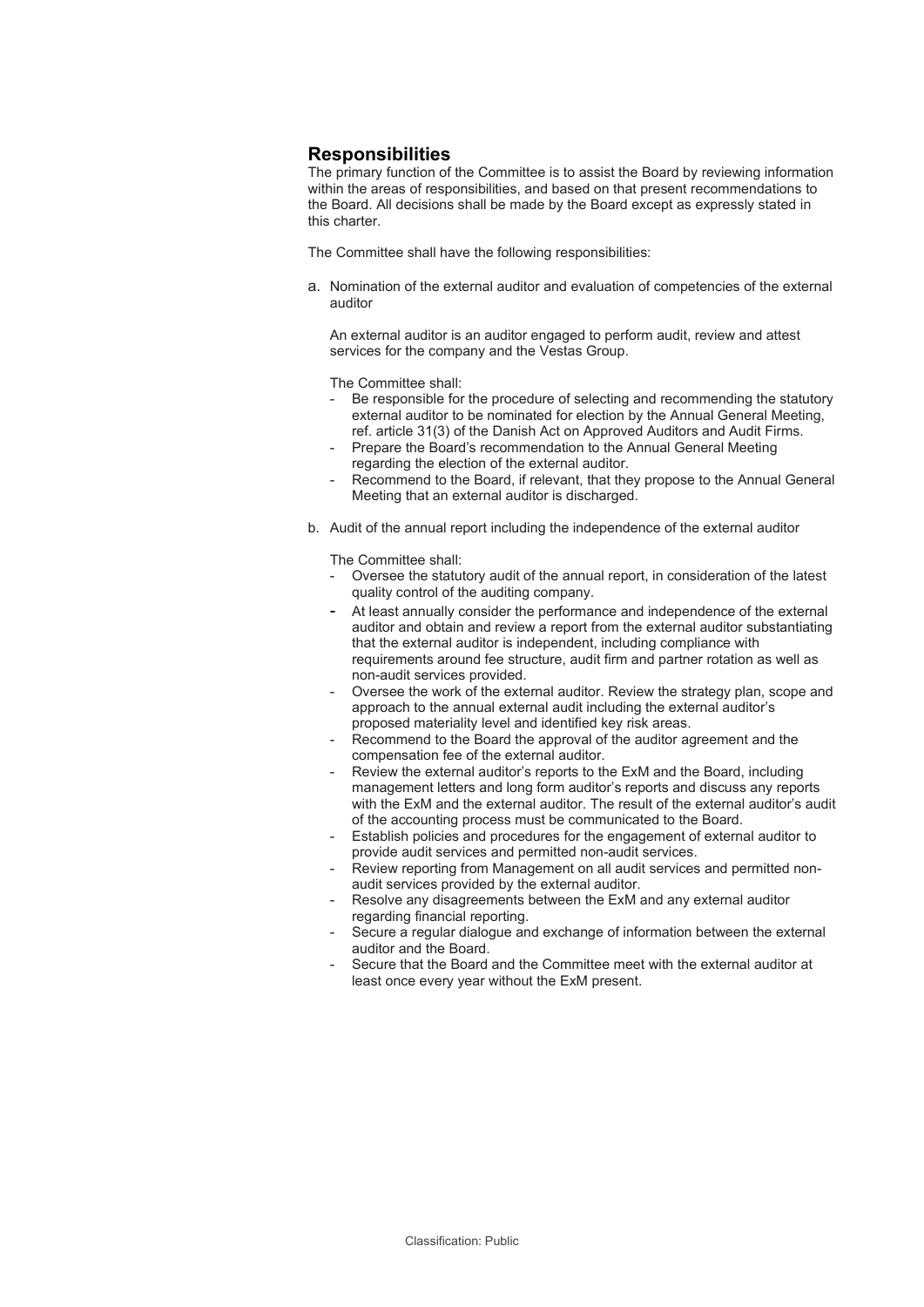- c. Financial reporting including that appropriate accounting policies and accounting estimates have been applied
	- Make recommendations or proposals to ensure the integrity of the accounting process, including
		- Review key accounting policies and report on this and recommend changes in key accounting policies to the Board.
		- Review significant and critical accounting matters including their impact on the financial statements and significant accounting estimates applied.
		- Review management's procedures for financial reporting.
		- Review and assess significant accounting estimates and related party transactions and report to the Board hereon.
		- Review any observations by or conclusions made by authorities regarding accounting issues affecting Vestas.
- d. The systems of internal controls including risk management systems
	- Review the adequacy and effectiveness of the systems of internal controls (including deficiencies and significant changes in internal controls reported to the Committee) and approve significant changes therein.
	- Review the adequacy and effectiveness of the Groups tax policy.
	- Review the adequacy of risk management systems relating to financial reporting.
	- Ensure that the risk control measures are effective.
	- Communicate to the Board on any identified material deficiencies in the internal control system including initiatives to remedy such.
- e. The procedure for handling complaints regarding accounting, internal accounting controls, auditing and financial matters

Establish and maintain procedures for:

- The receipt, retention and treatment of complaints received by the Company regarding accounting, internal controls, auditing and financial reporting matters, and
- The confidential, anonymous submission by employees of the Company of concerns regarding questionable accounting, auditing or financial reporting matters.
- f. Non-financial reporting, also ensuring the integrity in supervising that appropriate accounting policies have been applied

Make recommendations or proposals to ensure the integrity of the non-financial reporting process, including:

- The integrity of the Company's sustainability reporting process,
- Status and performance of current sustainability initiatives,
- Status on compliance with the Corporate Social Responsibility (CSR) elements included in the Company's Code of Conduct
- Key accounting policies and recommend changes in accounting policies to the Board, and
- The climate risk assessment in relation to the financial reporting
- g. Need for internal audit function

Annually evaluate the need for an internal audit function.

- h. Vestas' ethics and anti-corruption program
	- Monitor development and implementation of Vestas' ethics and anti-corruption program pursuant to Vestas' Code of Conduct and World Economic Forum Partnering Against Corruption Initiative (PACI)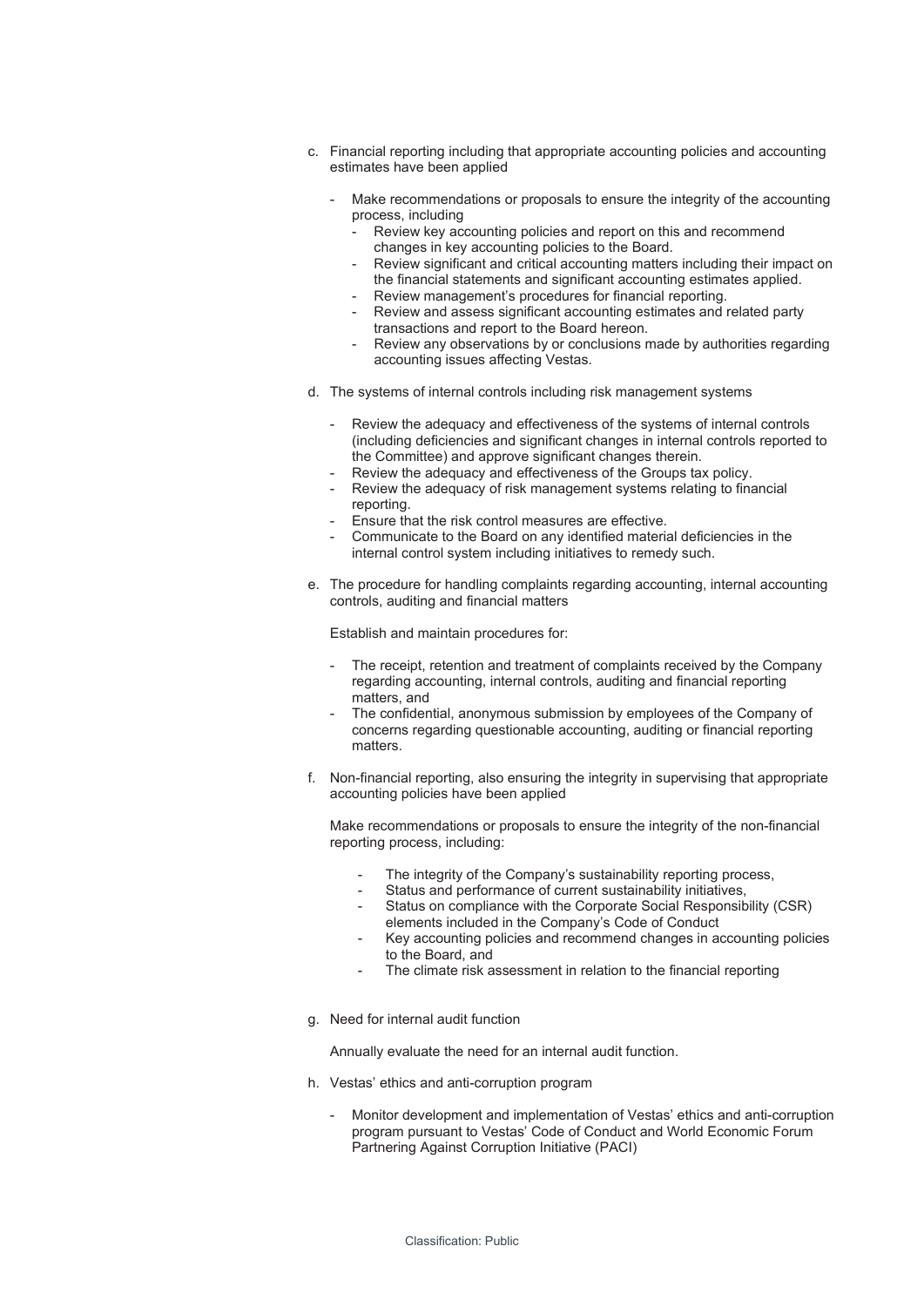- Evaluate the adequacy and effectiveness of Vestas' ethics and anti-corruption program and – if deficiencies are identified – ensure implementation of necessary actions to cover risks.
- Show visible and active commitment to the implementation of Vestas' ethics and anti-corruption program.
- i. Miscellaneous

The Committee may engage independent counsel and other advisors as it determines necessary to carry out its duties.

The Committee shall have available appropriate funding as determined necessary by the Committee for the fulfilment of its tasks and duties.

The Committee shall, once a year:

- Conduct a performance evaluation of the Committee and report such evaluation to the Board.
- Review applicable independence, financial expertise and other legal requirements of each member of the Committee to determine whether the Committee meets the applicable legal standards. Further, the Committee shall present such review to the Board for approval as well as propose any required or recommended disclosure.
- Evaluate the adequacy of this charter and recommend any proposed changes to the Board.

#### <span id="page-5-0"></span>**Meetings**

The Committee shall meet as often as it determines appropriate, but at least four times each year. Further, the Committee shall meet upon the request of a member of the Committee, the chief financial officer or the external auditor.

Meetings shall be convened by the chairman with at least eight days' written notice to all members of the Committee and when applicable, invite members of the ExM, Finance, or other employees of the Company and such notice shall include an agenda for the meeting in question. Any written material relating to the individual agenda items shall, to the extent possible, be forwarded to the members together with the notice convening the meeting. Minutes from the meeting shall be taken by representative from Finance who functions as secretary for the Committee.

Under special circumstances, a Committee resolution may be passed over the phone or in writing. In such cases, the proposed resolution shall be forwarded to the members and the chairman shall subsequently seek to obtain a written, oral or electronically transferred statement from all members of the Committee and arrange for the recording of the resolution in the minute book.

#### <span id="page-5-1"></span>**Quorum**

The Committee forms a quorum when two or more of its members are present. Resolutions are passed by simple majority.

## <span id="page-5-2"></span>**Remuneration**

Each member of the Committee shall receive a fixed annual remuneration – to be determined together with the remuneration to the members of the Board – at the Annual General Meeting.